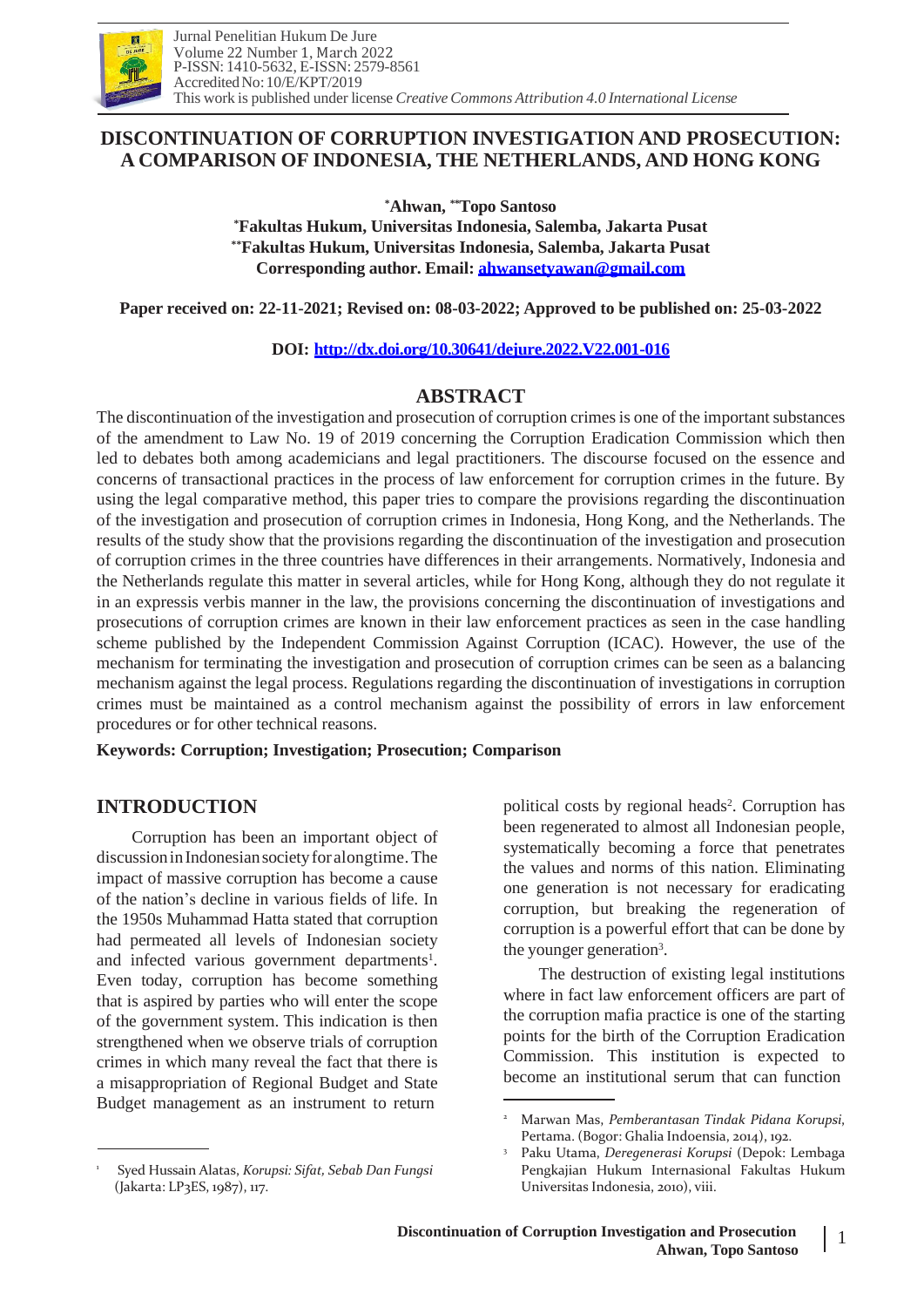$extr aordinarily<sup>4</sup>$ . In addition, the inefficiency and ineffectiveness shown by the components of the existing criminal justice system in the context of eradicating corruption<sup>5</sup> as well as the increasingly pressing need for an instrument of eradicating corruption that is designed to have an authority that is comprehensive, independent, and free from any power undeniably become the consideration for the birth of the Corruption Eradication Commission<sup>6</sup>.

Since its establishment through Law Number 30 of 2002, the Corruption Eradication Commission has become one of the spearheads of eradicating corruption in Indonesia. Various breakthroughs were also made considering the enormous authority given to them. However, as an independent state institution that was born after the reform, the Corruption Eradication Commission was a new item that at that time was injected into the Indonesian state administration system without properly measuring the model and its implications. This means that the institution was indeed born pragmatically. Independent state institutions that were born later had to go through a long process when the state also changed immediately the process it went through<sup>7</sup>.

These considerations became the basis for the amendment to Law Number 30 of 2002 concerning the Corruption Eradication Commission which was later ratified on October 17, 2019, by Law Number 19 of 2019. One of the articles that caused debate and substantially negated the provisions in Law Number 30 of 2002 is Article 40 paragraph  $(1)$  which states<sup>8</sup>:

"The Corruption Eradication Commission can discontinue the investigation and prosecution

- <sup>6</sup>Evi Hartanti, *Tindak Pidana Korupsi* (Jakarta: Sinar Grafika, 2005), 67.
- <sup>7</sup> Zainal Arifin Mochtar, *Lembaga Negara Independen Dinamika Perkembangan Dan Urgensi Penataanya Kembali Pasca Amandemen Konstitusi*, 1st ed. (Depok: Raja Garafindo Persada, 2016), xiii.
- <sup>8</sup>Republik Indonesia, "Undang-Undang Nomor. 19 Tahun 2019 Tentang Perubahan Kedua Atas Undang-Undang Nomor. 30 Tahun 2002 Tentang Pemberantasan Tindak Pidana Korupsi," 2019.

of cases ofCorruptionCrimes whose investigations and prosecutions are not completed within a maximum period of 2 (two) years."

The regulation of discontinuation of investigations and prosecutions in corruption crimes is a new thing in Indonesia because previously such a formulation was excluded for corruption crimes. This condition raises many questions about the implications of handling corruption crimes in Indonesia in the future. It is important to see similar provisions in several other countries. To find out how similar or different they are, furthermore, we can also broaden our perspective in looking at this subject matter. As Markus D. Dubber said that cross-jurisdictional comparisons, domestic or foreign, internal or external, promise a new perspective<sup>9</sup>.

Based on this, this paper will provide an analysis of the comparison of the provisions and mechanisms for terminating the investigation and prosecution of corruption crimes in several countries. In this paper, the countries used as objects of comparison are Hong Kong and the Netherlands. The selection of these countries is based on the legal system used. Hong Kong uses a common law legal system<sup>10</sup>, while the Netherlands, like Indonesia, uses a civil law legal system. This difference in legal systems is expected to enrich and bring up interesting perspectives in looking at a problem.

Substantially, this paper uses a legal comparative study to see the comparison of the provisions and mechanisms for terminating the investigation and prosecution of corruption crimes in Indonesia, Hong Kong, and the Netherlands. The study is based on two important issues, *First* How is the Regulation of Corruption Crimes in Indonesia, Hong Kong, and the Netherlands? and *Second* How Are the Provisions and Mechanisms for Terminating the Prosecution of Corruption Crimes in Indonesia, Hong Kong, and the Netherlands?

<sup>4</sup> Denny Indrayana, *Jangan Bunuh KPK Kajian Hukum Tata Negara Penguatan Komisi Pemberantasan Korupsi* (Malang: Intrans Publishing, 2016), 2.

<sup>5</sup> Republik Indonesia, "Undang-Undang Nomor 30 Tahun 2002 Tentang Komisi Pemberantasan Tindak Pidana Korupsi," 2002 Konsideran Menimbang Huruf b.

<sup>9</sup> Markus D. Dubber, "Criminal Law in Comparative Context," *Journal of Legal Education* 56, no. 3 (2006): 436.

<sup>10</sup> RM Surachman and Jan S. Maringka, *Peran Jaksa Dalam Sistem Peradilan Pidana Di Kawasan Asia Pasifik* (Jakarta: Sinar Grafika, 2015), 31.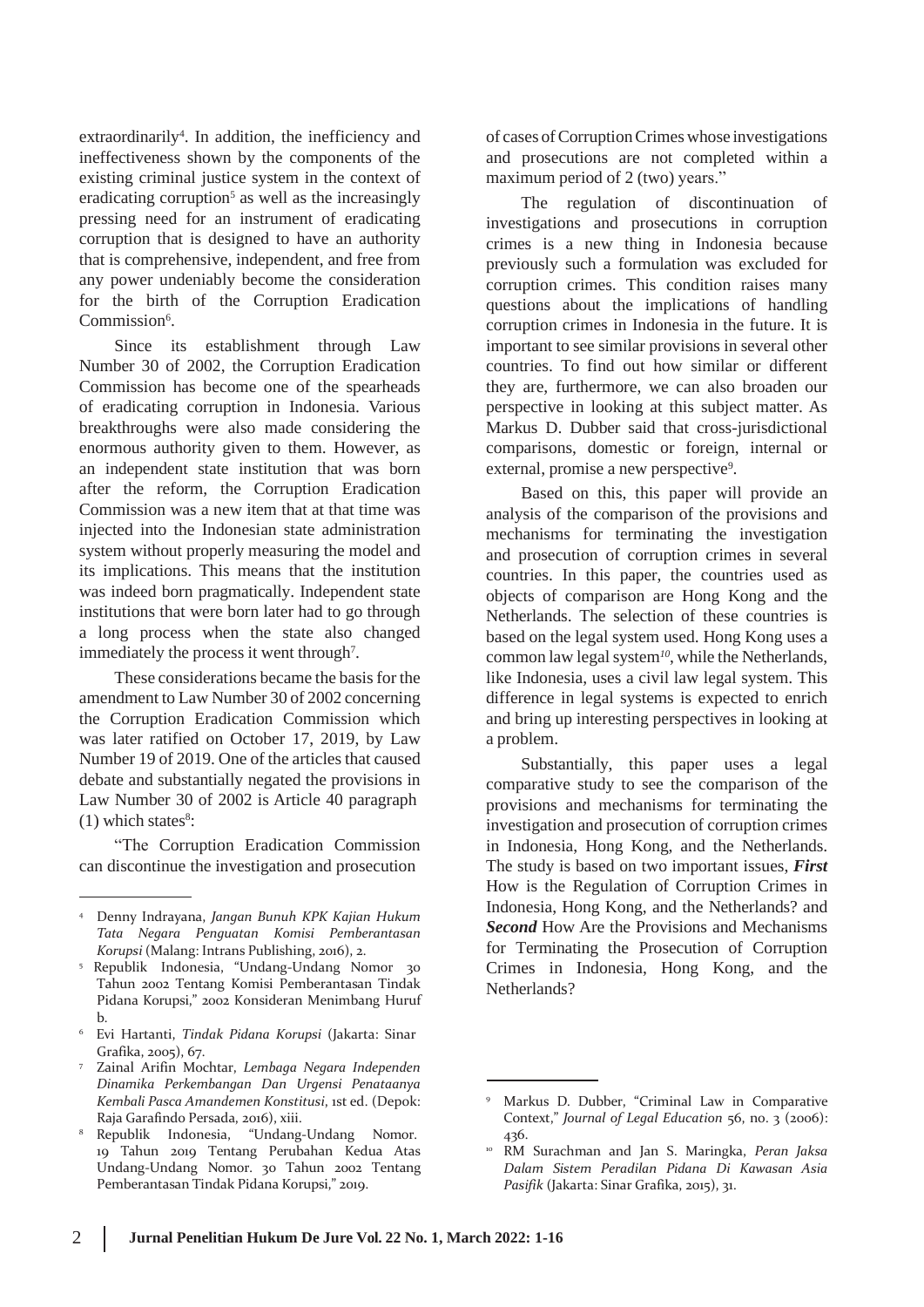## **RESEARCH METHOD**

The main issues above will be examined using the normative legal research method, namely research that is focused on the study of a norm (that is why it is called normative) such as in the fields of justice, legal certainty, expediency, order, legal efficiency, and others<sup>11</sup>. This study will also use a comparative approach that aims to examine the provisions and mechanisms for terminating the investigation and prosecution of corruption crimes in Indonesia, Hong Kong, and the Netherlands.

Normative research fully uses secondary data (literature materials). This study used primary legal materials, secondary legal materials, and tertiary legal materials. The legal materials were obtained through a literature study. To obtain an overview of the object of the research and to find answers to the problems that have been described previously, the data or information that has been obtained will be processed qualitatively and presented descriptively and explanatory.

Descriptively, this research will describe the legal instruments used by Indonesia, Hong Kong, and the Netherlands in efforts to eradicate corruption. These legal instruments can be in the form of material law and formal law as well as special rules and court decisions related to the eradication of corruption crimes. In an explanatory way, this research will explain how the comparison of provisions and mechanisms for terminating the investigation and prosecution of corruption crimes in Indonesia, Hong Kong, and the Netherlands is.

## **DISCUSSION AND ANALYSIS**

- **A. Legal Basis for Eradication of Corruption in Indonesia, Hong Kong, and the Netherlands**
- **1. Indonesia**

From a historical perspective, the eradication of corruption crimes in Indonesia uses several legal instruments. In the period before the 1960s eradication of corruption crimes were based on the Military Authority Regulation which consisted of:

- a. Military Authority Regulation Number PRT/ PM/06/1957 dated April 9, 1957
- b. Military Authority Regulation Number PRT/ PM/03/1957 dated May 27, 1957
- c. Military Authority Regulation Number PRT/ PM/011/1957 dated July 1, 1957<sup>12</sup>.
- d. Regulation of the Central War Authority of the Army Chief of Staff Number PRT/ PEPERPU/013/1958
- e. Regulation of the Central War Authority of the Naval Chief of Staff Number PRT/ z.1/I/17/1958 dated April 17, 1958<sup>13</sup> .

The regulations of the military authority were a form of the will of the rulers at that time to eradicate corruption in Indonesia. After the period of the Military Authority Regulation, the legal instrument for eradicating corruption was carried out by Government Regulation in Lieu of Law (PERPU) Number 24 of 1960 (24/1960) concerning the Investigation, Prosecution, and Examination of Corruption Crimes.

In its development, Law Number 24 PRP 1960 was deemed insufficient to achieve the expected results, therefore it was replaced with Law Number 3 of 1971 concerning the Eradication of Corruption Crimes. Law Number 3 of 1971 concerning the Eradication of Corruption Crimes was once dubbed *undang-undang sapu jagat* (universal law) because it was too broad in scope<sup>14</sup>. In its development, this law itself was considered by some law enforcers to have several weaknesses, so it needed to be replaced.

Law Number 3 of 1971 was later replaced with Law Number 31 of 1999 concerning the Eradication of Corruption Crimes. This last legal instrument, in its development, has also been amended by Law Number 20 of 2001. In the last law, the formulation of corruption has been explained in 13 articles. Of the 13 articles, in general, corruption is classified into 7 forms of action, namely:

- a. State Financial Losses
- b. Bribery
- c. Embezzlement in Occupation
- d. Extortion
- e. Cheating
- f. Conflict of Interest in Procurement
- g. Gratification<sup>15</sup>

<sup>11</sup> Munir Fuady, *Metode Riset Hukum Pendekatan Teori Dan Konsep*, 1st ed. (Depok: Rajawali Pers, 2018), 130.

<sup>12</sup> Andi Hamzah, *Pemberantasan Korupsi Melalui Hukum Pidana Nasional Dan Internasional*, Revisi. (Jakarta: Rajawali Pers, 2014), 36.

<sup>13</sup> Elwi Danil, *Korupsi Konsep, Tindak Pidana, Dan Pemberantasanya* (Jakarta: Raja Garafindo Persada, 2014), 30–31.

<sup>&</sup>lt;sup>14</sup> Hartanti, *Tindak Pidana Korupsi*, 3.

<sup>15</sup>Komisi Pemberantasan Korupsi, *Memahami Untuk*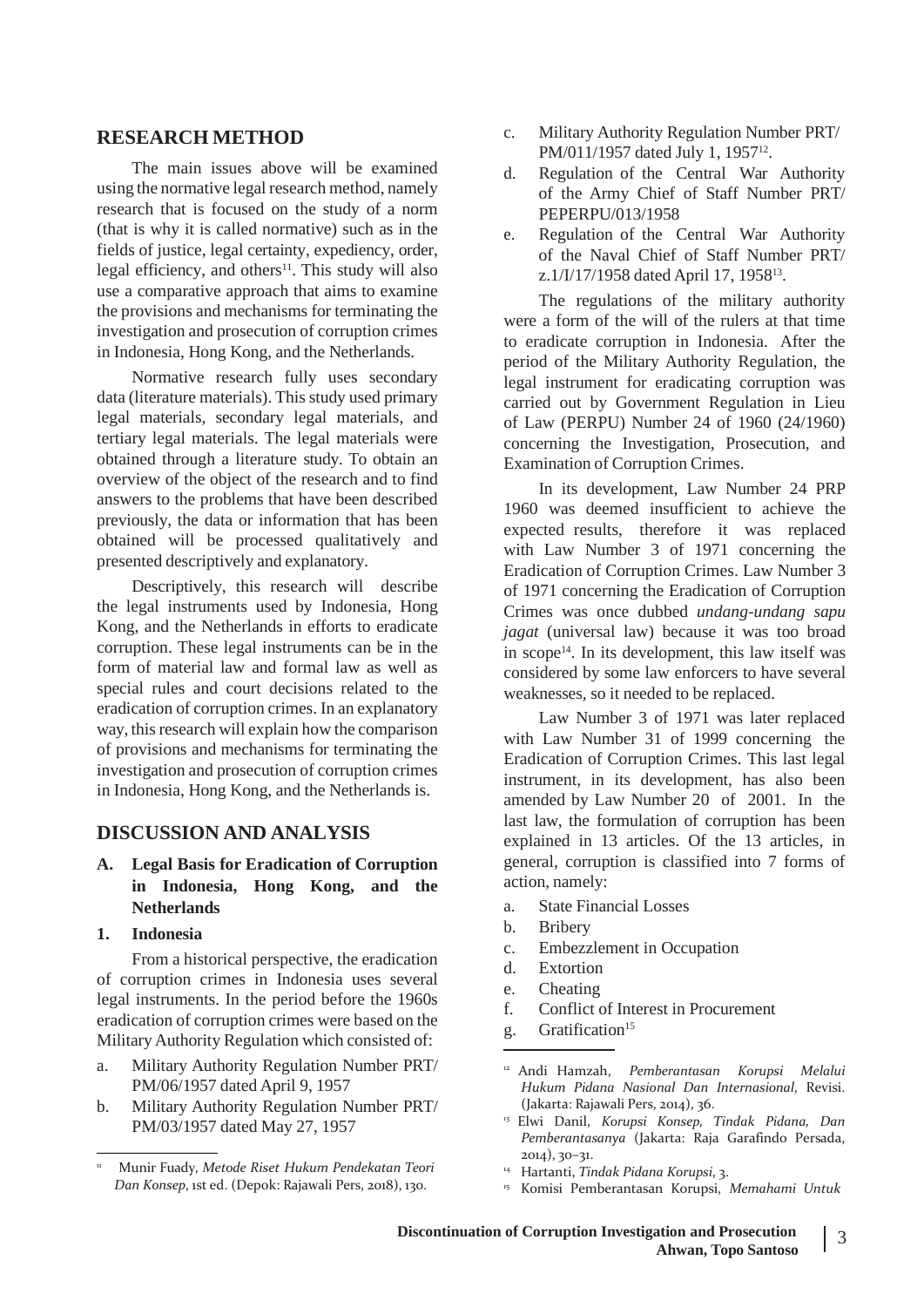## **2. Hong Kong**

In the 1960s, Hong Kong was a society branded with a stigma of corruption culture. Corruption was mushrooming from the grassroots to officials, especially the police. Hong Kong residents were said to accept that "police corruption is commonplace" and even believed that there were no "clean cups" in Hong Kong<sup>16</sup>.

Corruption in the police was rampant, with powerful corruption syndicates institutionalizing bribery. Police officers who are supposed to enforce the law, and to ensure that citizens' behavior conforms to the law, were involved in massive corruption themselves. In the process, they amassed wealth that was blatantly disproportionate to their legal source of income. It was quite normal for police officers to accept bribes or tolerate the actions of their comrades<sup>17</sup>.

While in the 1960s and 1970s the people of Hong Kong seemed to tolerate acts of corruption, research conducted between 2010-2011 on Hong Kong students showed that Hong Kong students had a low tolerance for corruption. In the survey, only 2% of respondents said they did not want to report, while 27% said they were willing and around 66% stated that they might not do so depending on the actual situation $18$ .

In ICAC's annual survey conducted from June 26 to November 1, 2020, one of the aspects that became the focus was corruption tolerance in Hong Kong. In the survey, 87.6% of respondents considered corruption in Hong Kong to be completely intolerable. This survey was assigned a scale of 0 to 10 points where 0 represented total intolerance and 10 represented total tolerance. The average score was 0.4, reflecting a very low

*Membasmi: Buku Saku Untuk Memahami Tindak Pidana Korupsi* (Jakarta: Komisi Pemberantasan Korupsi, 2006), 21.

tolerance for corruption in Hong Kong society.<sup>19</sup>

The eradication of corruption crimes in Hong Kong uses three legal instruments, namely:

## a. **Prevention of Bribery Ordinance (POBO) Cap. 201<sup>20</sup>**

The spirit of the Prevention of Bribery Ordinance (hereinafter referred to as POBO) enacted by ICAC is to maintain a just society. Systematically, the POBO consists of five parts, namely: Introduction, Offenses, Power of Investigations, Evidence, and Miscellaneous. This POBO is then divided into Prevention of bribery ordinance in the public sector and Prevention of bribery ordinance in the private sector.

## b. **Elections (Corrupt and Illegal Conduct) Ordinance Cap. 554<sup>21</sup>**

Elections (Corrupt and Illegal Conduct) Ordinance applies to the elections specified in the Ordinance. The law regulates all prescribed election-related actions, whether they are carried out before, during, or after the election period, and whether they are carried out in Hong Kong or elsewhere.

## c. **Independent Commission Against Corruption Ordinance (Cap. 204)<sup>22</sup>**

Substantially, the Independent Commission Against Corruption Ordinance is an ordinance that contains matters related to ICAC institutionally and the powers granted to eradicate corruption. This includes the ins and outs of the commission, the commission maintenance, arrests, detention and granting of bail, searches and seizures as well as the

<sup>&</sup>lt;sup>16</sup> Ming-Li Hsieh, "A Case Study: Lessons from the Hong Kong Independent Commission Against Corruption,' *International Journal of Criminology and Sociology* 6  $(2017): 5.$ 

<sup>&</sup>lt;sup>17</sup> C. Raj Kumar, "Human Rights Approaches of Corruption Control Mechanisms--Enhancing the Hong Kong Experience of Corruption Prevention Strategies," *San Diego International Law Journal*  $(2004):3.$ 

<sup>&</sup>lt;sup>18</sup> Ting Gong and Shiru Wang, "Indicators and Implications of Zero Tolerance of Corruption: The Case of Hong Kong," *Social Indicators Research* 112, no. 3 (2013): 575.

<sup>&</sup>lt;sup>19</sup> ICAC, *ICAC Annual Survey* 2020 (Hong Kong, 2020), 3, http[s://www.icac.org.hk/en/survey/finding/index.](http://www.icac.org.hk/en/survey/finding/index) html.

<sup>&</sup>lt;sup>20</sup> Hong Kong, "Prevention of Bribery Ordinance Cap. 201" (Hong Kong, 1971), https://www.elegislation. gov.hk/hk/cap201!en.assist.pdf?FILENAME=Assisted Monolingual PDF (English).pdf&DOC\_ TYPE=K&PUBLISHED=true.

Hong Kong, "Elections ( Corrupt and Illegal Conduct ) Ordinance Cap. 554," 2000, https://www.elegislation. gov.hk/hk/cap554!en.assist.pdf?FILENAME=Assisted Monolingual PDF (English).pdf&DOC\_ TYPE=K&PUBLISHED=true.

<sup>22</sup> Hong Kong, "Independent Commission Against Corruption Ordinance Cap. 204," 1974, https:/[/](http://www.elegislation.gov.hk/hk/cap204!en.assist) [www.elegislation.gov.hk/hk/cap204!en.assist.](http://www.elegislation.gov.hk/hk/cap204!en.assist) pdf?FILENAME=Assisted Monolingual PDF (English). pdf&DOC\_TYPE=K&PUBLISHED=true.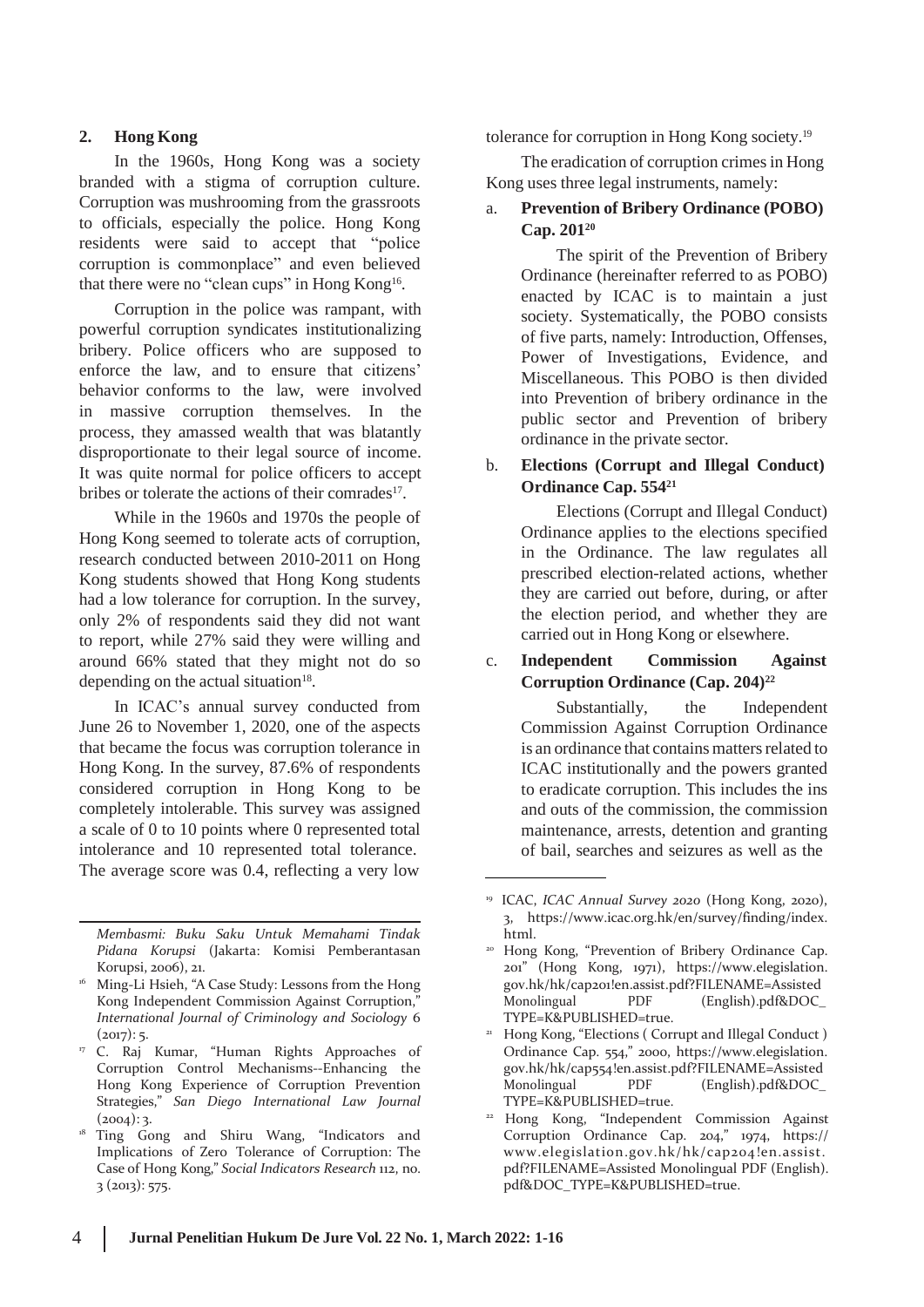basis of authority to handle other violations disclosed during the corruption investigation process.

The Independent Commission Against Corruption (ICAC) was established in February 1974. Combating corruption is a commitment that has been affirmed since the establishment of this commission. In carrying out its duties, ICAC does not limit its activities to law enforcement but also includes prevention and education. The ICAC's first important task was to bring Godber to court. In early 1975, Godber was extradited from the UK for trial. Godber's extradition and prosecution are a clear statement of ICAC's determination to eradicate corruption<sup>23</sup>.

The establishment of ICAC in 1974 and the commitment to strong governance have shifted Hong Kong's image towards a "clean culture". Like Singapore, the most important reason for Hong Kong's success in fighting corruption is their government's sustainable political will, as well as impartial law enforcement $24$ . In addition, public support is also an important factor for its operations and for creating a community where the existence of corruption is considered unacceptable. This is reflected in the number of public complaints in 1974 and 1975 which reached more than 3,000; 2,433 in 1976, and in 1999 the percentage was 36%. It decreased to 17% in 2011, one of which was due to the transition to the complaint mechanism, all of which were carried out at the head office<sup>25</sup>.

The annual ICAC survey published in 2020 also revealed that the majority (81.7%) of respondents stated that they would report if they knew that someone had committed a corruption crime. The percentage is the same as the survey two years earlier and the highest since the question was introduced in 2010. The remaining 11.3% answered that it would depend on the

circumstances, and only 4.4% of respondents said they would not report<sup>26</sup>.

## **3. The Netherlands**

The Netherlands uses The Dutch Penal Code/ *Wetboek van Strafrecht* (hereinafter referred to as the DPC) as a legal basis for eradicating corruption. Since 2011, many new types of offenses have been added to the DPC and all of them are crimes. The elements of forty types of crimes have been changed and there is an increase in criminal sanctions. One of the changes in the formulation involves corruption, fraud, cybercrime, travel counterfeiting, and others $27$ .

In Dutch criminal law, corruption has not been established as a separate crime. The Dutch Criminal Code stipulates that bribery is a corruption crime. In the DPC the provisions regarding bribery are regulated in several articles, namely: Articles 177, 178, 363, and 364. In addition, the Netherlands also regulates bribery (both active and passive) to non-public officials, or called commercial bribery which is regulated in sections 136, 328ter, and 328quater of the DPC. The obligation for public bodies and public officials to report public offenses is also regulated in Article 162 of the DPC.

In anti-corruption activities, the Netherlands is also actively involved in several European and international conventions on corruption, including:

- 1. The EU Anti-Corruption Treaty (41997A0625(01) Official Journal C 195, 25/06/1997 P. 0002 - 0011) and the additional protocols.
- 2. The Council Framework Decision 2003/568/ JHA on Anti-Corruption 2018combating corruption in the private sector (32003F0568 Official Journal L192, 31/07/2003 P. 0054 - 0056).
- 3. The OECD Anti-Bribery Convention dated 17 December 1997.
- 4. The Criminal Law Convention on Corruption of the Council of Europe (ETS No. 173); and.
- 5. The United Nations Convention Against Corruption (No.  $42146$ )<sup>28.</sup>

<sup>&</sup>lt;sup>23</sup> Independent Commission Against Corruption, "About ICAC," accessed October 16, 2021, https://www.icac. org.hk/en/about/history/index.html.

<sup>24</sup> Jon S.T. Quah, "Combating Corruption in Asian Countries: Learning from Success & Failure," *Daedalus* 147, no. 3 (2018): 204.

<sup>25</sup> Ian Scott, "Engaging the Public: Hong Kong's Independent Commission against Corruption's Community Relations Strategy," *Research in Public Policy Analysis and Management* 23, no. November 2013 (2013): 87.

<sup>26</sup>ICAC, *ICAC Annual Survey 2020*, 3.

<sup>27</sup> Jeroen Martijn Ten Voorde, "The Dutch Penal Code Under Review," *Indonesia Law Review* 7, no. 3 (2017): 302.

<sup>&</sup>lt;sup>28</sup> Loyens and Loeff, "Anti Corruption 2018," last modified 2018, accessed October 16, 2021, https:/[/](http://www.loyensloeff.com/media/477951/publication-) [www.loyensloeff.com/media/477951/publication-](http://www.loyensloeff.com/media/477951/publication-)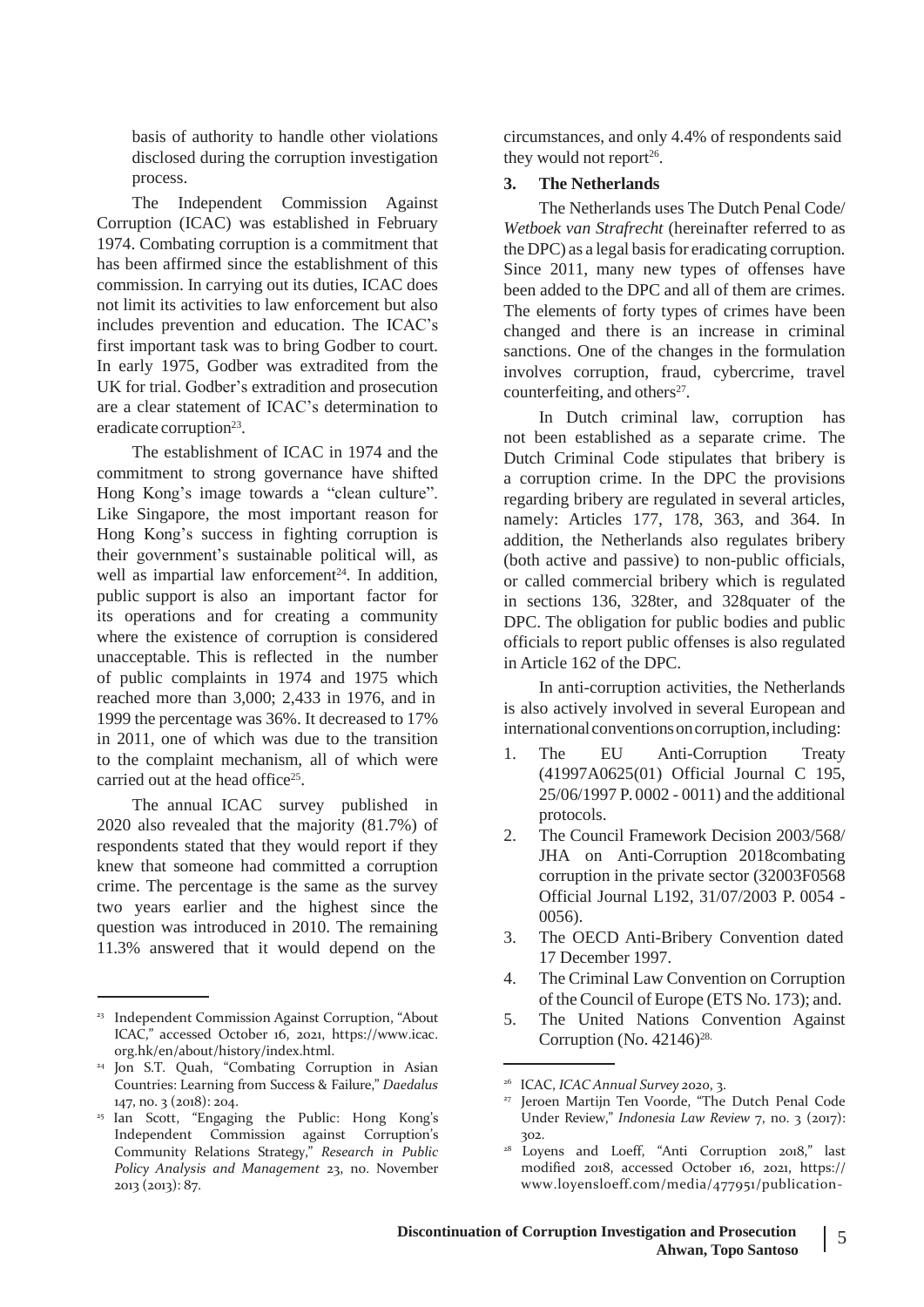Significant anti-corruption initiatives to improve integrity have also been taken in the Netherlands, such as the White Paper from 2005 on the prevention of corruption and as legal and administrative reforms, most of which are about enhancing integrity. In 2006, the Netherlands also amended the Civil Servant Act and laws governing municipalities to include an obligation to implement an integrity policy<sup>29</sup>.

In addition, in 2013 the Dutch government has also issued the Law on Financing Political Parties and the Government Program Against Financial and Economic Crimes (FINEC) was introduced to prioritize the fight against Fraud, Money Laundering, and Corruption. The focus of FINEC is on prevention, asset recovery, and improving coordination among law enforcement agencies tasked with detecting and investigating these crimes.

In July 2012, the Netherlands announced legislative reform related to eradicating corruption. The reform includes increased penalties for corruption including fines that can reach 10% of the organization's annual turnover. In an evaluation conducted by the Council of Europe Group of States against Corruption (GRECO), the Netherlands' efforts to ensure public trust were commended<sup>30</sup>.

A phase 4 report released by the OECD working group in October 2020, it deals with the implementation of the OECD convention on the eradication of bribery of foreign public officials in international business transactions. The Netherlands has made substantial institutional changes to improve its investigative and prosecution capabilities. The Fiscal Intelligence and Investigation Agency (FIOD) and the Dutch General Prosecutor's Office (*Openbaar Ministerie* (OM)) have formed a special anti-corruption team that includes a special intelligence unit and which works together to detect new cases. The foreign bribery investigation carried out by the FIOD in 2016 led to an exponential increase in the investigation of such cases<sup>31</sup>.

## **B. Discontinuation of Investigations and Prosecutions of Corruption Crimes in Indonesia, Hong Kong, and the Netherlands**

#### **1. Indonesia**

The authority to discontinue investigations and prosecutions is the authority given to the Corruption Eradication Commission after the amendment to Law Number 30 of 2002 with Law Number 19 of 2019, especially in Article 40 with the formulation:

"Article 40"

- 1) The Corruption Eradication Commission may discontinue the investigation and prosecution of corruption cases whose investigation and prosecution are not completed within a maximum period of 2 (two) years.
- 2) The discontinuation of the investigation and prosecution as referred to in paragraph (1) must be reported to the Supervisory Board no later than 1 (one) week since the issuance of the order for the discontinuation of the investigation and prosecution.
- 3) The discontinuation of the investigation and prosecution as referred to in paragraph (1) must be announced by the Corruption Eradication Commission to the public.
- 4) The discontinuation of the investigation and prosecution as referred to in paragraph (2) may be revoked by the Head of theCorruption Eradication Commission if new evidence is found which can invalidate the reason for the discontinuation of the investigation and prosecution, or based on a pretrial decision as referred to in the laws and regulations."

If we look at the formulation of Article 40 paragraph (1) above, the prerequisites for terminating an investigation and prosecution include a time issue, namely for crimes whose investigation and prosecution are not completed within a maximum period of two years. This formulation still raises a question related to when the counting of the time begins. The Constitutional Court through Decision Number 70/PUU-XVII/2019 on April 19, 2021, has stated that the formulation of Article 40 paragraph (1) does not have permanent legal force, and therefore the Court has given a new formulation which states that:

anti-corruption-2018.pdf.

<sup>29</sup> European Commission, "ANNEX NETHERLANDS to the EU Anti-Corruption Report," 2014, 2, https:// ejn-crimjust.europa.eu/ejn/libdocumentproperties/ EN/1438.

Ibid.

<sup>31</sup>OECD, *Implementing the OECD Anti-Bribery*

*Convention Phase 4 Report: Netherlands*, 2021, 96.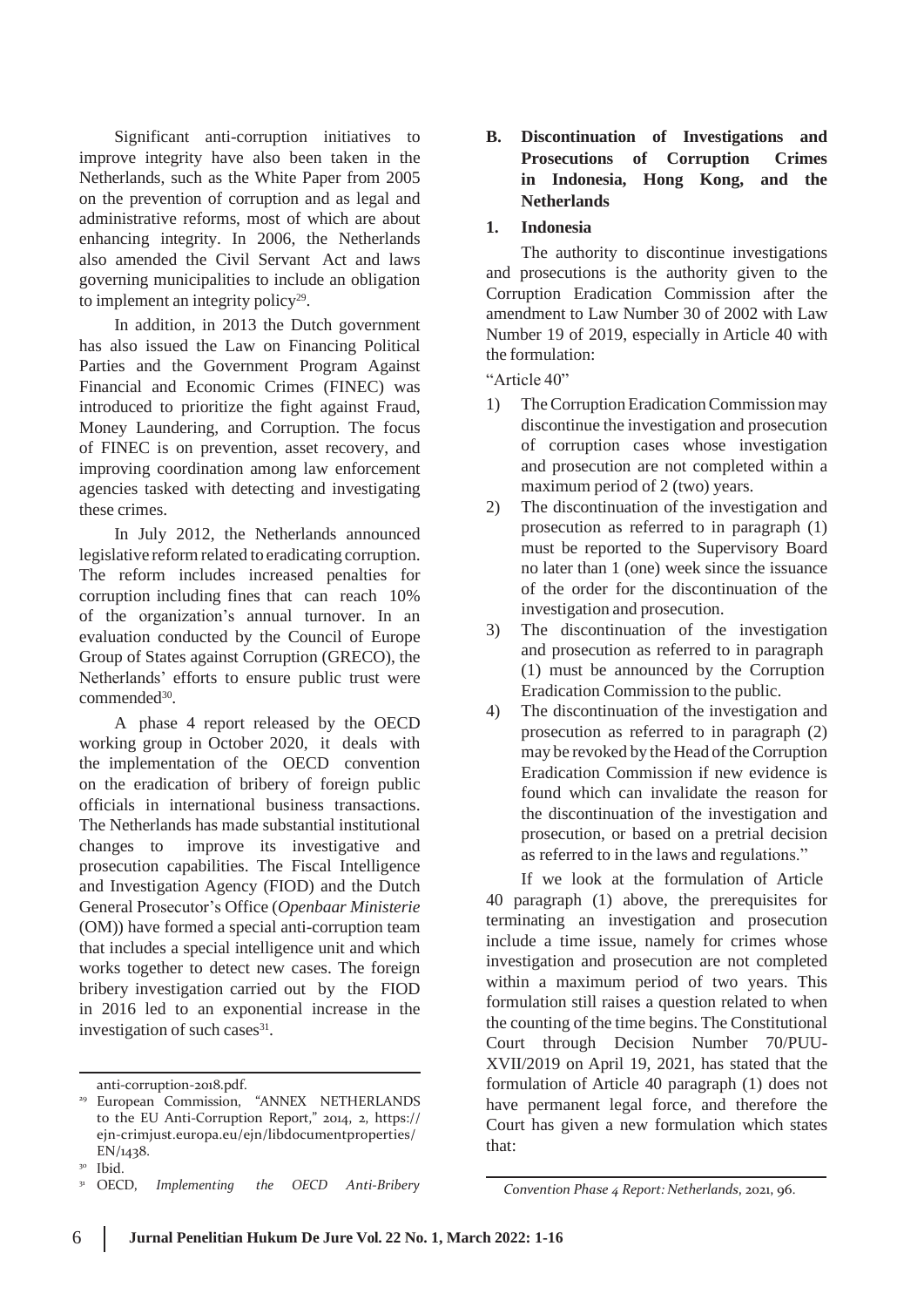"The Corruption Eradication Commission may discontinue the investigation and prosecution of cases of Corruption Crimes whose investigations and prosecutions are not completed within a maximum period of 2 (two) years since the issuance of the Notification of the Commencement of Investigation  $(SPDP)^{32}$ ."

The mechanism for terminating investigations and prosecutions carried out by the Corruption Eradication Commission also involves the Supervisory Board as one of the organs specifically established to oversee the implementation of the duties and authority of the Corruption Eradication Commission. The results of the supervision will be reported to the President and the House of Representatives according to the duties attached to them.

In addition, there is an affirmation that the policy to discontinue the investigation is not final, because if new evidence is found at a later date, the investigation can be restarted. Therefore, in summary, it can be said that the discontinuation of investigation and prosecution of corruption crimes by the Corruption Eradication Commission can be carried out against crimes:

- a. Whose investigation processis not completed within a maximum period of 2 (two) years since the issuance of the SPDP.
- b. Which have not enough evidence
- c. Which already have a pretrial decision

Meanwhile, the provisions regarding the discontinuation of investigations in corruption crimes by both the police and the prosecutor's office are based on Article 109 paragraphs (2) and (3) of the Criminal Procedure Code. The discontinuation of investigations carried out by the Police and the Prosecutor's Office in corruption cases as referred to in Article 109 paragraph (2) provides 3 prerequisites, namely for cases that:

- a. Have not enough evidence.
- b. The event is not a crime
- c. The investigation is discontinued for the sake of the law.

The prosecution can also be discontinued by the prosecutor's office as regulated in Article 140 paragraph (2) of the Criminal Procedure Code which substantially provides a category of criminal

cases whose prosecution can be discontinued. These cases consist of crimes that do not have sufficient evidence, are not crimes and the case is closed for the sake of the law.

Regarding cases being closed for the sake of law, this is one of the authorities possessed by the public prosecutor<sup>33</sup>. One thing that must be noted is that the waiver of a case is different from the discontinuation of the prosecution. Waiver of cases (Public Interest Drop) is a policy that is taken solely based on the public interest even though the evidence is sufficient. Meanwhile, the discontinuation of prosecution (Simple Drop) is a decision taken by the public prosecutor for technical reasons which may be due to a lack of evidence or because there are grounds to exclude prosecution.<sup>34</sup>

The grounds for eliminating prosecution (*vervolgingsuitsluitingsgronden*) can be found in Book I of the Criminal Code which consists of:

- a. Chapter I, Article 2 to Article 5, and Article 7 to Article 9 of the Criminal Code
- b. Chapter V,Articles 61 and 62 of the Criminal Code
- c. Chapter VII, Article 72 of the Criminal Code
- d. Chapter VIII, Articles 76, 77, 78, and 82 of the Criminal Code
- e. Article 166 of the Criminal Code
- f. Article 221 paragraph (2) of the Criminal Code
- g. Article 284 paragraph (2) of the Criminal Code

#### **2. Hong Kong**

Provisions regarding the discontinuation of investigation can be analyzed from the scheme of investigation procedures published by ICAC. In the organizational structure and working procedures of ICAC, the investigation is a function owned by the operation department in addition to the function of receiving complaints. In a larger framework, both the operation department and the two other departments, namely the corruption prevention department and the community relation department, are part of the report corruption division.

<sup>&</sup>lt;sup>32</sup> Mahkamah Konstitusi, "Putusan Nomor 70/PUU-XVII/2019," 2021, 349.

<sup>33</sup> Republik Indonesia, "Undang-Undang Republik Indonesia Nomor 8 Tahun 1981 Tentang Hukum Acara Pidana," 1981 Pasal 14 ayat (1).

<sup>34</sup> Andi Hamzah and RM Surachman, *Pre-Trial Justice Discretionary Justice Dalam KUHAP Berbagai Negara* (Jakarta: Sinar Grafika, 2015), 209.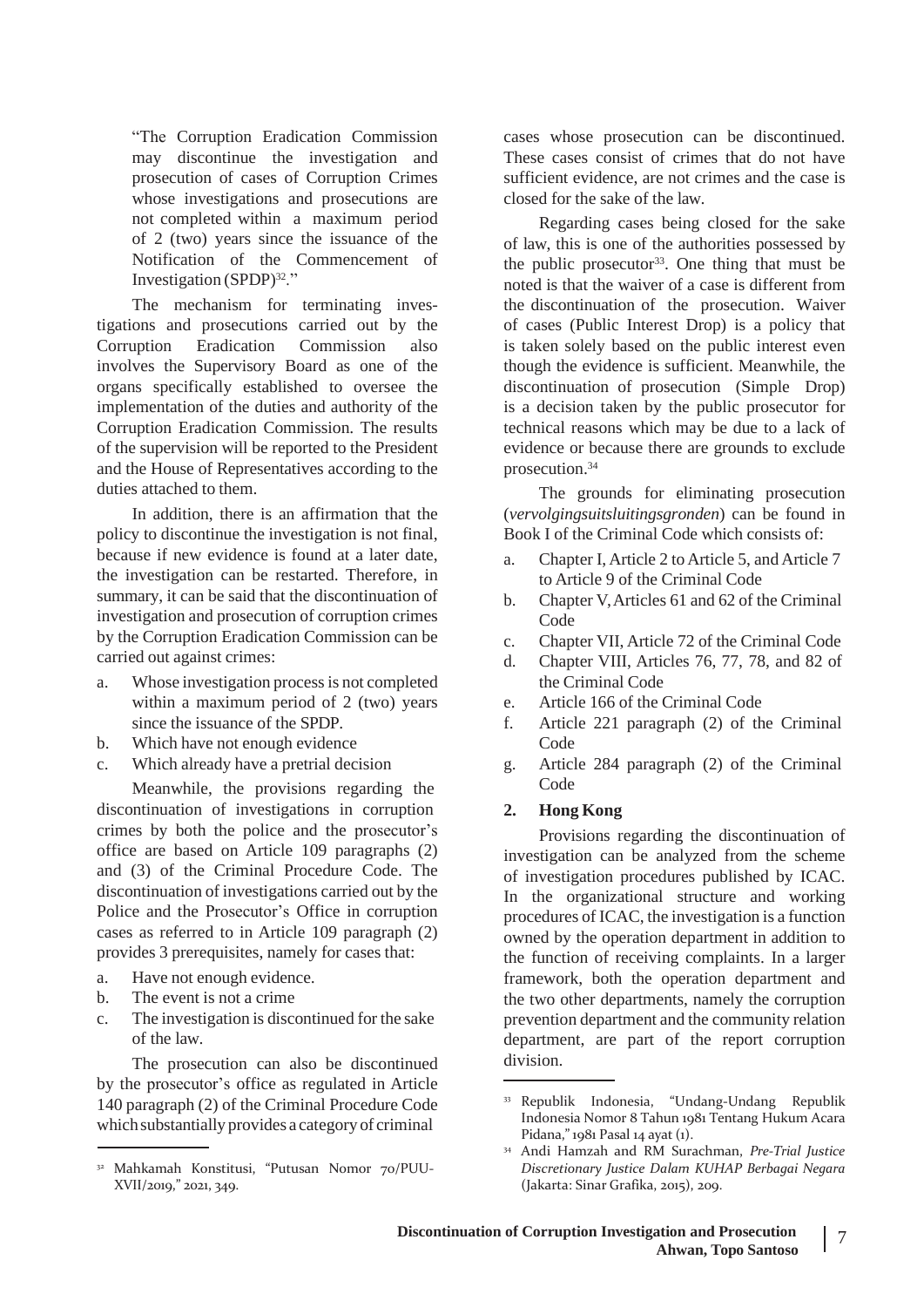The membership of this committee is made up of prominent citizens who are appointed by the Chief Executive to oversee the work of the ICAC. The procedure for investigating cases carried out by ICAC as referred to above is illustrated in the published scheme as follows:



#### Source: icac.org

The scheme of the investigation procedure above illustrates the order in which a case is submitted to ICAC. For initial information, the settlement of every corruption case that occurs in Hong Kong is not automatically monopolized by ICAC. When a person is caught as regulated in Article 10 of the Independent Commission Against Corruption Ordinance (Cap. 204), there are two possibilities, namely to be taken to the Police station or to be taken to the commission (ICAC).

The above scheme can be considered as the second possibility (a person being handled by ICAC). In the scheme, it is explained that reports on corruption crimes that have been received by ICAC will then be forwarded to the directorate/ department of operation which then examines the reports. The results of the examination are then labeled as corruption reports that can be followed up or corruption reports that cannot be pursued.

Reports that can be followed up are then forwarded to the investigation department. At this stage the investigation department then makes a report on the progress or the results of the investigation do not reveal evidence. The results of the investigation are then forwarded to the Department of Justice which then determines

whether the case will be prosecuted or not. If the case is prosecuted, the final outcome will be whether the suspect or defendant will receive a sentence or be acquitted.

All the processes carried out and the results at each stage of the scheme, starting from reports that cannot be pursued, the results of investigations that do not find evidence, or the decision of the department of justice to prosecute or not to prosecute a case as well as the final outcome of the trial whether the suspect is punished or released, all go to the operation review committee.

From the scheme shown above, it can be seen that the operation review committee plays a very central role in the settlement process of a corruption case. Regarding the discontinuation of investigation, the operation review committee is the sole authority to discontinue the investigation. An ICAC investigation is conducted to gather evidence. The authority to adjudicate rests with the Secretary of Justice who decides in each case whether to proceed or not based on the findings of the investigation presented by the ICAC<sup>35</sup>.

The output of the operation review committee's task is the issuance of a letter stating that the case does not have sufficient evidence and the letter can be an important instrument to restore the suspect's good name<sup>36</sup>. ICAC as the Corruption Eradication Agency in Hong Kong does not have the authority to prosecute. Corruption crimes that have gone through the investigation process by the operation department at ICAC will then be prosecuted by the Secretary for Justice. This relationship can normatively be constructed from the formulation of section 13E of the Independent Commission Against Corruption Ordinance Cap. 204.

Regarding the discontinuation of prosecution, the policy to prosecute or not to prosecute is indeed the authority of the Department of Justice. If we look back at the investigation procedures scheme shown above, the conclusion from the department of justice on whether or not to prosecute a corruption case will still be reported to the operation review committee.

<sup>35</sup> Independent Commission Against Corruption, "Operations Department ICAC," accessed October 16, 2021, h[ttps://www.icac.org.hk/en/ops/work/op/index.](http://www.icac.org.hk/en/ops/work/op/index) html.

<sup>36</sup>Aziz Syamsuddin, *Tindak Pidana Khusus*, 1st ed. (Jakarta: Sinar Grafika, 2011), 208.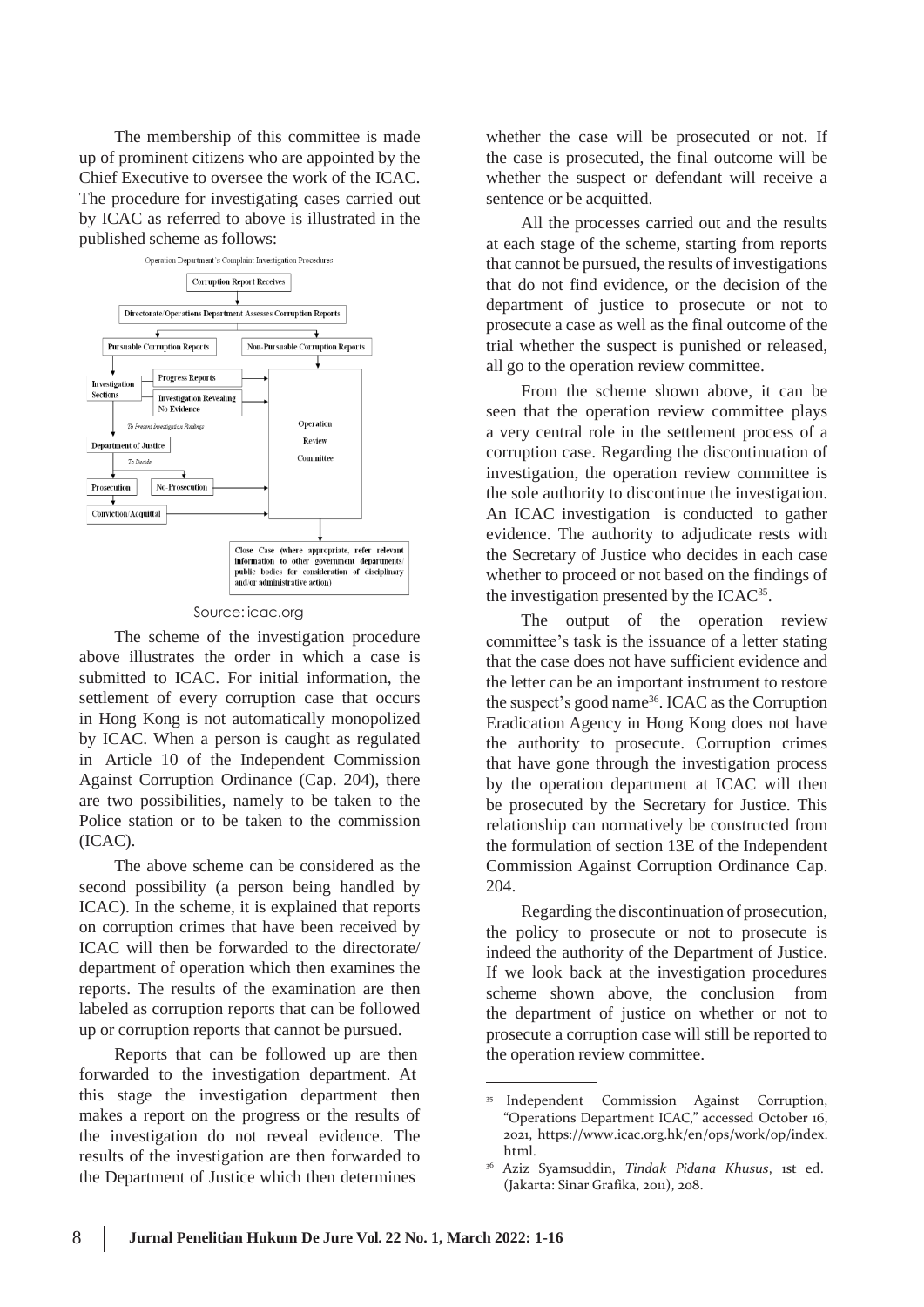When referring to the Magistrates Ordinance (Cap. 227), there is one provision that allows the Secretary for Justice to discontinue the prosecution of crimes. This provision is contained in section 15 which states, "Secretary for Justice may withdraw the case by entering nolle prosequi.*"* However, this provision is limited to crimes regulated in sections 91, 92, and 92 A.

The authority of the Secretary for Justice in submitting a nolle prosequi can be exercised either pre-trial or post-trial. Section 91 is a provision that is identical to a brief procedural examination, section 92 is an offense which in essence can be committed by ordinary proceedings with an imprisonment sentence of 2 years and a fine of \$100,000. Meanwhile, section 92A is about the summary of the disposal of the transferred cases. So far, there are no sources of information and provisions that confirm that the corruption crimes as regulated in the 3 ordinances are included in sections 91, 92, or 92A.

## **3. The Netherlands**

In the Dutch Criminal Procedure Law, investigation can be carried out by three institutions, namely the Police, The Dutch Public Prosecution Service (*Openbaar Ministerie*), or the Prosecutor's Office, hereinafter referred to as PPS and examining magistrate (examiner judge) $37$ . However, in practice, the Prosecutor as *dominus litis* plays a very big role in determining the handling of cases, especially investigations and prosecutions<sup>38</sup>. It is this very big role that places Public Prosecutors in the Netherlands as Semi Judges (having the authority of half a judge) $39$ . In corruption crimes, whether committed at home

or abroad, the investigation is submitted to PPS based on the Judiciary (Organization) Act.

The Dutch Prosecutor's Office (PPS) is responsible for investigating and prosecuting crimes and the imposition of fines and/or imprisonment sentences imposed by criminal courts. The PPS is also authorized to investigate and prosecute crimes over which the Dutch authorities have jurisdiction on that basis. In carrying out its duties, the PPS cooperates with the Dutch Police, Intelligence, and other investigative institutions such as the Police Internal Investigations Department(*Rijksrecherche*).

In the Dutch Criminal Code Procedure (DCCP), it is not specifically formulated about discontinuation of investigation. Because the investigation and the prosecution are controlled by the prosecutor, the formulation of the discontinuation of the investigation is also attached to the formulation of the discontinuation of the prosecution. Regarding the discontinuation of prosecution, it can be concluded from section 167 of the DCCP which states:

"Section 167 of DCCP

- 1. If the Public Prosecution Service considers on the basis of the results of the criminal investigation instituted that prosecution is required by the issuance of a punishment order or otherwise, it shall proceed to do so as soon as possible.
- 2. a decision not to prosecute may be taken on grounds of public interest. The Public Prosecution Service may, subject to specific conditions to be set, postpone the decision on prosecution for a period of time to be set in said decision."

The formulation of this article does explain the basis for terminating the prosecution, but if the investigation also involves the Prosecutor's Office, then this provision regarding prosecution can also apply. Several Dutch anti-corruption legal instruments do not clearly stipulate the discontinuation of an investigation and the conditions. However, if we look at the duties and functions of the institutions that are responsible for the process of investigating corruption crimes (the Police and the Prosecutor's Office), the function of terminating the investigation is also implied.

As stated in section 2 of the Police Act, the main duties of the Police are:

<sup>37</sup> Terkait dengan fungsi penyidikan yang dapat dilakukan oleh examining magistrate dapat dilihat dalam Part III. Investigation by the Examining Magistrate section 181-184 Netherland, "Dutch Code of Criminal Procedure," 2012, h[ttps://www.legislationline.org](http://www.legislationline.org/)/ download/id/6416/file/Netherlands\_CPC\_am2012\_ en.pdf.

<sup>&</sup>lt;sup>38</sup> Ibid. Salah satunya dapat dilihat dalam Chapter Three. Prosecution of Criminal Offences, Section 10(1) yang rumusannya sebagai berikut: "The public prosecutor, who is authorized to conduct any investigation, may also conduct, or have others conduct, a specific investigative act within the area of jurisdiction of a District Court other than the one to which he is attached. In that case he shall timely notify his counterpart attached to the District Courtin question".

<sup>39</sup>Indriyanto Seno Adji, *KUHAP Dalam Prospektif* (Jakarta: Diadit Media, 2011), 95.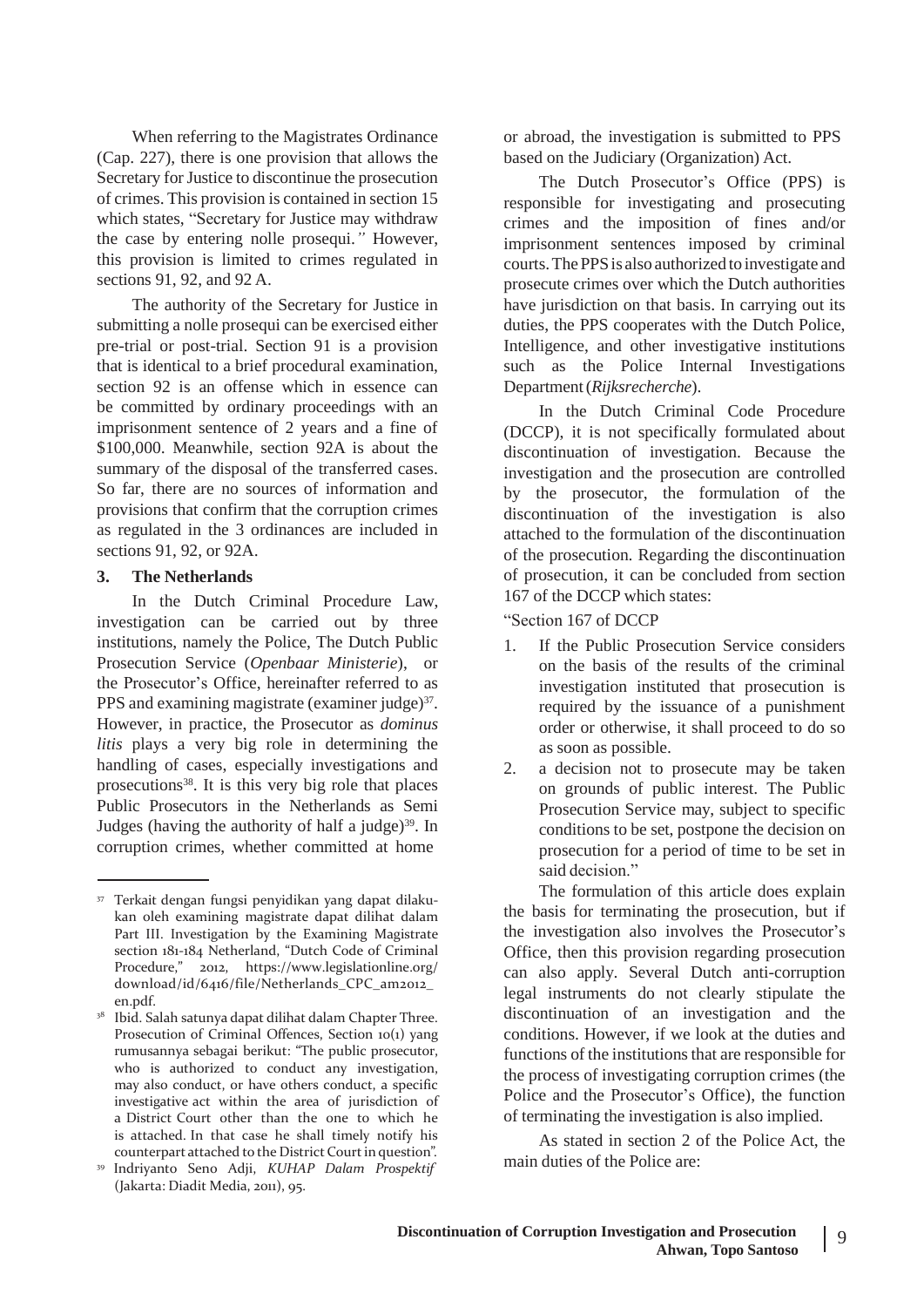- a. To maintain public order;
- b. To investigate crimes;
- c. To assist in an emergency;
- d. To identify safety and security issues and provide suggestions for public authorities, prosecutor's office, and other partners on how to reduce safety and security issues<sup>40</sup>.

When enforcing criminal law and performing judicial services, the Police act under the authority of the Prosecutor's Office. The enforcement of criminal law includes the prevention, discontinuation, and investigation of crimes. The public prosecutor can give instructions to the Police for criminal law enforcement<sup>41</sup>. Therefore, in the context of investigating corruption crimes, the police have a basis for terminating the investigation.

Regarding discontinuation of prosecution, the decision is also taken based on lack of evidence or due to technical consideration (technical or procedural omission).The plaintiff can also decide not to sue based on the principle of expediency. The principle of expediency set out in section 167 of the DCCP authorizes the Prosecutor to waive (further) prosecution for reasons of public interest.

The opinion of the public prosecutor that the act committed is not a crime is also a reason that can be considered not to sue. Another option that can be done for the settlement of the case is that the Prosecutor issues a sentencing order (*strafbeschikking*) or it is resolved through a transaction mechanism.

This description confirms that the process of handling corruption crimes carried out in the Netherlands recognizes the mechanism for terminating prosecution. However, a study confirms that in nine out of ten cases, prosecution of suspects leads to criminal punishment and that most people convicted of corruption crimes are sentenced to probation or fines<sup>42</sup>.

#### <sup>40</sup> Alexandra Toorman and Maris den Engelsman, eds., *Policing in the Netherlands* (Den Haag: Police and Safety Regions Department Ministry of Interior and Kingdom Relations, 2009), 8.

- <sup>41</sup> Peter J P Tak, *The Dutch Criminal Justice System*, *Organization and Operation* (Netherland, 1999), 26.
- <sup>42</sup> European Commission, "ANNEX NETHERLANDS to the EU Anti-Corruption Report," 4.

**C. Analysis of Comparison of Discontinuation of Investigation and Prosecution of Corruption Crimes in Indonesia, Hong Kong, and the Netherlands.**

Conceptually, Rudolf B. Schlesinger said that legal comparison is not a collection of rules and principles, but a method or way of looking at legal problems<sup>43</sup>. Walther Hug then divided the types of comparative studies into five categories, namely<sup>44</sup>:

- a. Comparison of foreign systems with domestic systems to ascertain similarities and differences
- b. A study that objectively and systematically analyzes solutions offered by various systems for certain legal problems
- c. A study that investigates causal relationships between different legal systems
- d. A study that compares several stages of the legal system
- e. A study that seeks to find or examine the evolution of law in general according to periods and systems

This analysis is substantially in line with the above conception, which will compare the mechanism for terminating the investigation and prosecution of corruption crimes in the three countries both in terms of regulation, implementation mechanism, and related instruments to see the advantages and disadvantages as well as things that might be implemented in Indonesia in the future.

If we look at the practice of eradicating corruption in several countries, the mechanism for terminating investigations is not something new and is well known in the process of eradicating crimes, especially corruption crimes. Hong Kong is one of the countries that recognize the discontinuation of investigations in the handling of corruption crimes. Although normatively it is not formulated in their legal instruments for eradicating corruption, we can observe this mechanism when we look at the investigation procedure scheme as published by the ICAC.

<sup>43</sup> Rudolf B. Schlesinger, *Comparative Law Cases-Text-Materials*, Second. (London: Stevens and Sons, 1960), 1.

<sup>44</sup> Peter de Cruz, *A Modern Approach to Comparative Law* (Boston: Kluwer, 1993), 5.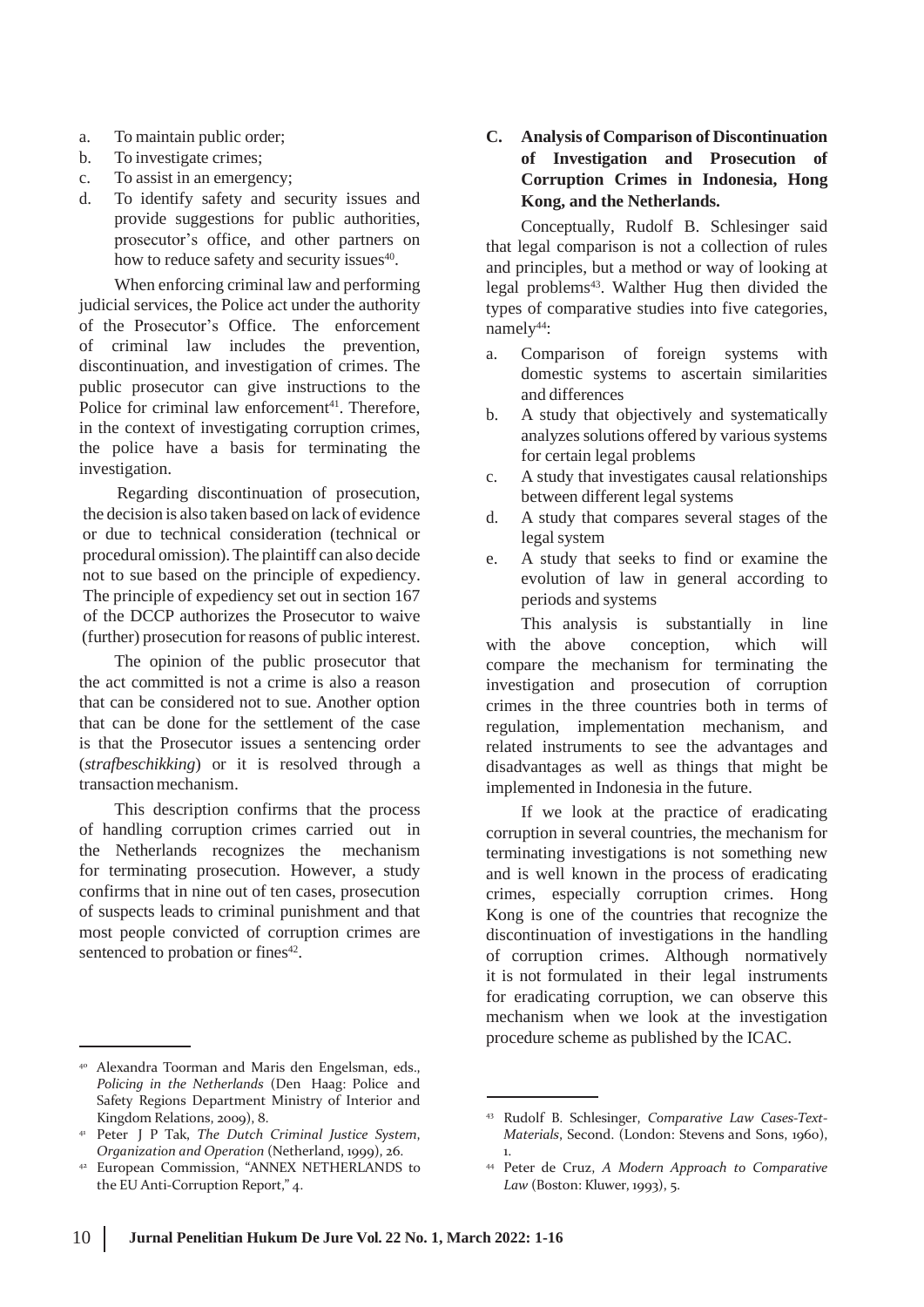This scheme places the operation review committee as an organ of ICAC in a central position in the process of investigating corruption crimes, including deciding whether to discontinue the investigation or not. All the results obtained from the process of receiving reports to court decisions lead to this operation review committee.

When compared to Indonesia, the operation review committee has an identical role to that of the Supervisory Board in the organizational structure of the Corruption Eradication Commission. However, in the context of terminating investigations and prosecutions, normatively the Supervisory Board is only tasked with receiving reports on the discontinuation of investigations or prosecutions carried out by the Corruption Eradication Commission and does not have a control function over this policy. However, in Indonesian legal instruments, there are pretrial institutions whose function is, among others, to check whether or not the discontinuation of investigations and prosecutions is legal.

The discontinuation of the investigation or prosecution of corruption crimes in the Netherlands will be examined by an examining magistrate (examiner judge) or also called a Commissioner Judge (*rechter commissaris*). This commissioner judge has similarities with pretrial institutions in Indonesia<sup>45</sup> . It's just that the *rechter commissaris* has a wider scope of authority. The supervisory system in the Netherlands is carried out in stages, where the Judge Commissioner oversees the execution of the duties of the Prosecutor, and the Prosecutor does the same with the implementation of the duties of the Police<sup>46</sup>. Because in the Netherlands the Eradication of Corruption is controlled by the Prosecutor, the policy of terminating investigations and prosecutions will be controlled by the *rechter commissaris*.

From the point of view of the controlling agency for the discontinuation of investigations or prosecutions of corruption crimes, these three countries have their own characteristics. If we look closely at the process in the ICAC investigation scheme, the supervision is carried out internally and not through a judicial process, while in

Indonesia and the Netherlands, both through the *rechter commissaris* and pretrial institutions, they must go through a process of examining with judicial procedures.

One of the differences between the process that takes place in the Netherlands and Indonesia is in the process of law enforcement, especially corruption crimes. In the Netherlands the Prosecutor can at any time ask the Examiner Judge to assess the case he is handling, whether it is eligible to be brought to the judicial process or not, therefore the function is to carry out a preliminary examination. This has an impact on the handling of cases in the Netherlands. Although the Netherlands can discontinue cases broadly, research results show that nine out of ten cases that go to court are ultimately given sentences<sup>47</sup>.

This context of criminal justice can at least simplify the process and is able to shift the old paradigm towards the new principle that not all criminal cases have to go to court and be sentenced. Cases that go to court are cases that truly meet the requirements and are believed to be subject to the sentence because they have gone through several processes and assessments by investigators, public prosecutors, and examiner judges.

Conceptually, Hong Kong, Indonesia, and the Netherlands have unique characteristics related to discontinuation of the investigation and prosecution of corruption crimes. The use of the mechanism for terminating the investigation and prosecution of corruption crimes can be seen as a balancing mechanism of the legal process.

Hong Kong, Indonesia, and the Netherlands have discontinued investigations and prosecutions as a balance and corrective mechanism for the actions of law enforcement officials in the process of eradicating corruption. The operation review committee itself as a central organ to determine whether a case is discontinued or not structurally within the ICAC organization is placed in the check and balance division which we can interpret as an organ that provides balance to the handling of corruption cases.

Likewise with the Indonesian Corruption EradicationCommission, being given the authority to discontinue investigations and prosecutions must be seen as a correction mechanism for the

<sup>45</sup> Luhut M.P. Pangaribuan, *Hukum Acara Pidana Surat Resmi Advokat Di Pengadilan*, Revisi. (Jakarta: Papas Sinar Sinanti, 2017), 99.

<sup>46</sup>Andi Hamzah, *Hukum Acara Pidana*, 2nd ed. (Jakarta: Sinar Grafika, 2008), 188.

<sup>&</sup>lt;sup>47</sup> European Commission, "ANNEX NETHERLANDS to the EU Anti-Corruption Report," 4.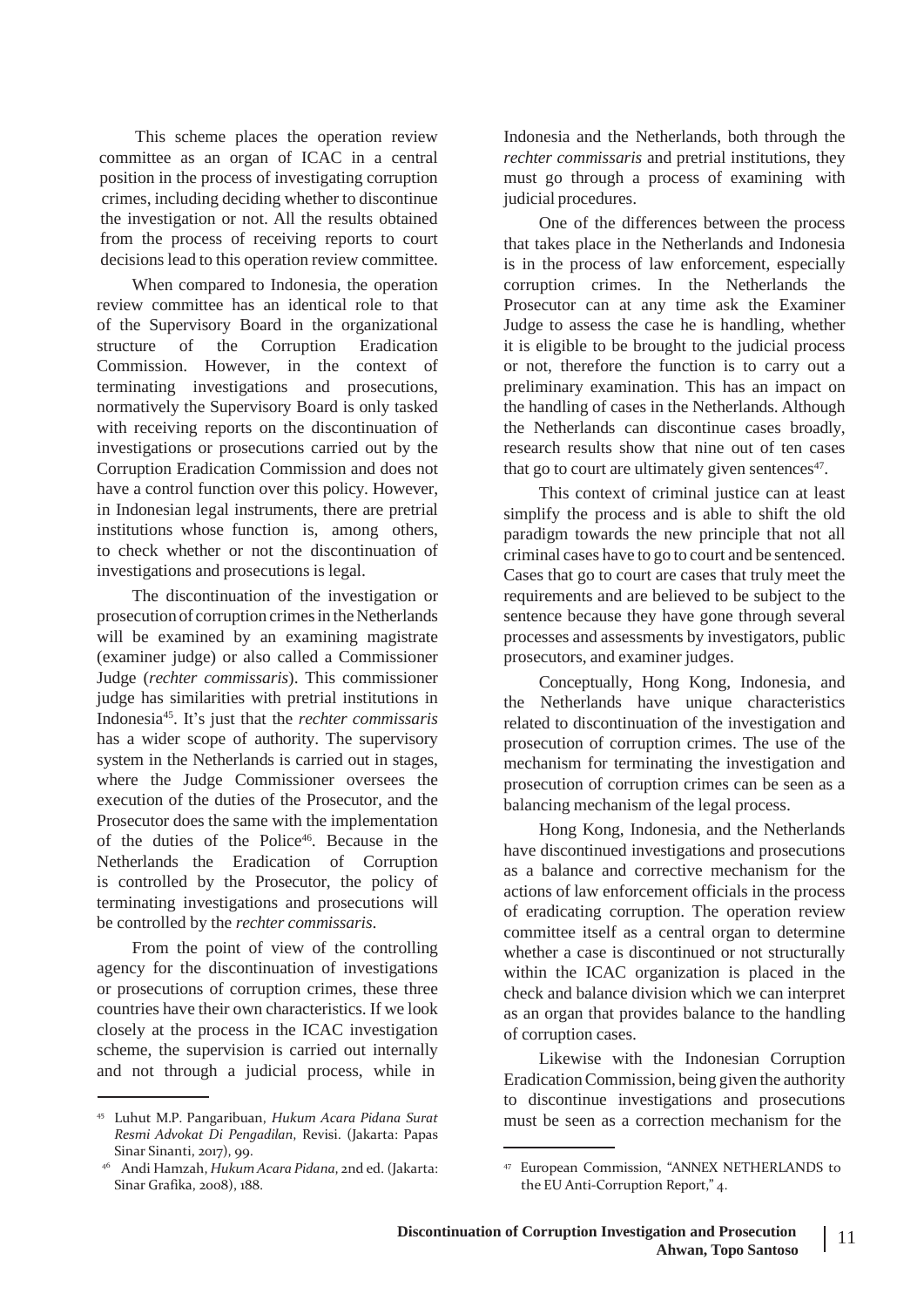actions of law enforcement officials. This is also supported by the presence of the Supervisory Board which carries out the control function over the implementation of the authority to discontinue investigations and prosecutions by the Corruption EradicationCommission.

We cannot ignore the fact that in law enforcement carried out by the Corruption Eradication Commission (KPK) so far, it is not free from actions that intersect with the human rights of suspects and defendants of corruption crimes. We can conclude the same thing from the Netherlands, in fact, this mechanism is used by the Netherlands not only as a corrective or control mechanism for the actions of law enforcement officers, but also as a way to empower the mechanism for resolving cases outside the court and reducing the use of sentence as a means of punishment. One of the mechanisms used is the *transactie* mechanism which is based on section 74A of the Netherlands Criminal Code.

The use of such a mechanism, especially in western countries, has become a trend, especially in handling cases of economic crimes involving corporations. One form is the application of the Deferred Prosecution Agreement (DPA). The DPA is a mechanism similar to *transactie* in the Netherlands<sup>48</sup>. This mechanism is conceptually a voluntary collaboration between the offending company and the prosecutor in return for avoiding costs and reputational damage from criminal prosecution. The UK has started to enforce this conception in its legal rules since 2014 through Section 45 of the Crime and Courts Act 2013.<sup>49</sup> Such a mechanism is considered a paradigm shift in the prosecution that is able to create a more efficient and effective means of fighting economic crimes. Once this mechanism is agreed upon, the prosecutor can then discontinue the criminal proceedings<sup>50</sup>.

Like the Netherlands and England, this *transactie* mechanism is also carried out in the United States where in addition to the DPA there is also an additional mechanism, namely the

NPA (Non-Prosecution Agreement). If the DPA mechanism is still accompanied by the filing of prosecution, then the NPA has no prosecution at all. These two mechanisms have become popular instruments, especially in handling crimes committed by corporations<sup>51</sup>. One important note that needs to be considered in the implementation of this mechanism is the high level of urgency for the implementation rules guidelines. This is to minimize disparities in implementation.

In Indonesia itself, in recent times, there is an idea to use mechanisms that are in line with those used by the Netherlands. Especially against corruption crimes, where corruption crimes with certain criteria shall be enough to be resolved by administrative mechanism without having to go through a criminal justice process $52$ . The use of this mechanism should begin to be considered as an effort to reform law enforcement in line with the paradigm shift in criminal law towards a more effective and efficient processfor both perpetrators (suspects) and efforts to maximize asset recovery.

# **CONCLUSION**

1. Legal instruments for eradicating corruption in Indonesia Hong Kong and the Netherlands have their own characteristics in eradicating corruption crimes. Nevertheless, these three countries have some similarities in terms of both norm and function of anti-corruption institutions. One of the similarities both normatively and practically is recognizing the mechanism for terminating investigations in corruption crimes.While Indonesia and the Netherlands formulate provisions regarding the discontinuation of investigations in their legal rules normatively, Hong Kong only recognizes this mechanism in legal practice as can be seen in the stages of handling cases published by the ICAC. This is also related to the prerequisites for terminating the investigation, where these countries have different provisions, including in the implementation.

<sup>48</sup> Febby Mutiara Nelson, *Plea Bergaining Dan Deferred Prosecution Agreement Dalam Tindak Pidana Korupsi* (Jakarta: Sinar Grafika, 2020), 362.

<sup>49</sup> Michael Bisgrove and Mark Weekes, "Deferred Prosecution Agreements: A Practical Consideration," *Criminal Law Review* 2014, no. 1 (2014): 416.

<sup>&</sup>lt;sup>50</sup> Ibid., 420.

<sup>&</sup>lt;sup>51</sup> David Debold and Kyle C Barry, "Consistency in Non-Prosecution and Deferred Prosecution Agreements : A Lesson from the World Of" 20, no. 5 (2022): 333.

Metroonlinentt, "Kasus Korupsi Di Bawah Rp50 Juta Tak Diproses Hukum, Catat Baik-Baik, Ini Alasannya," last modified 2022, https://metroonlinentt.com/ kasus-korupsi-di-bawah-rp50-juta-tak-diproseshukum-catat-baik-baik-ini-alasannya/.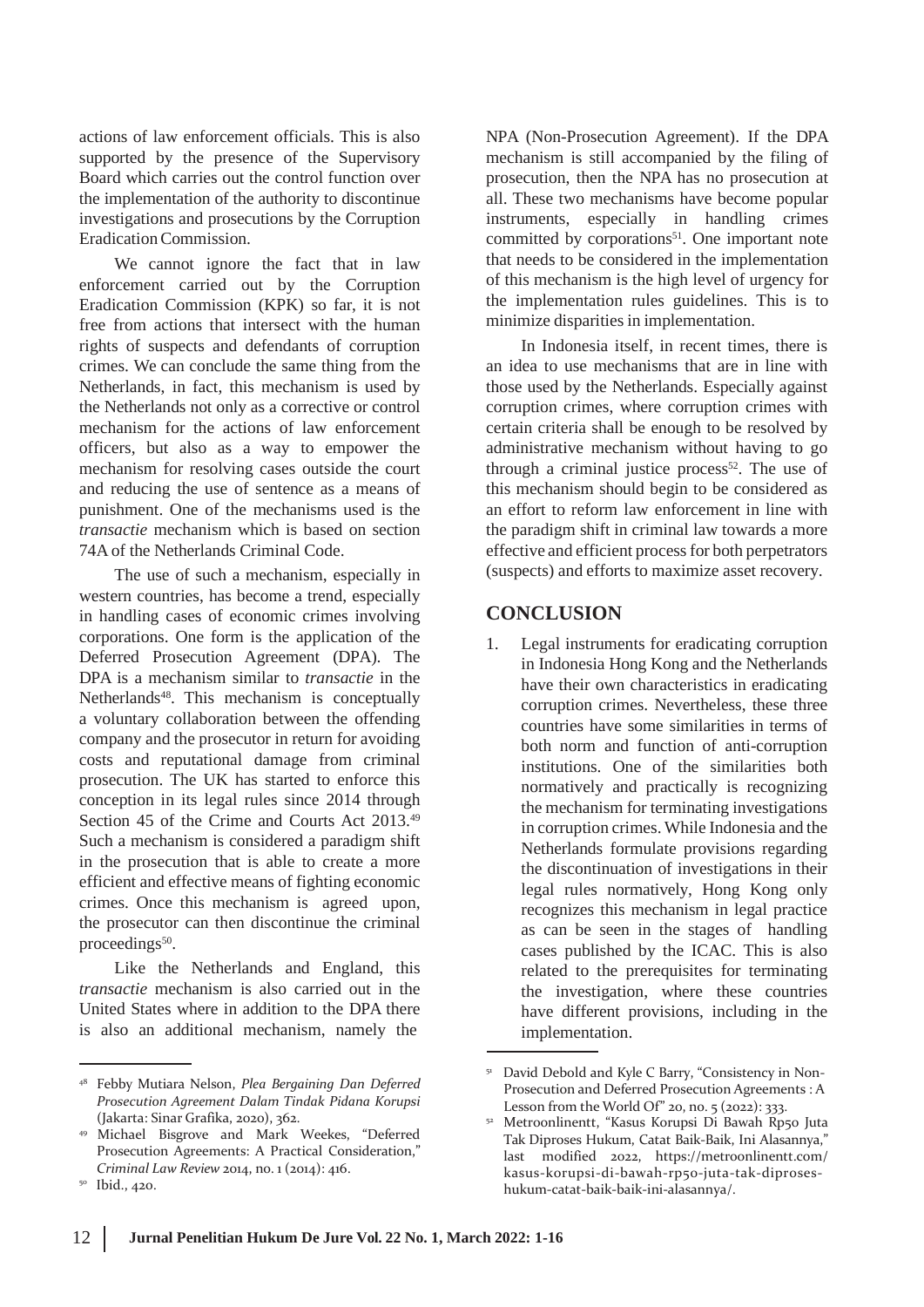2. Regarding the process of prosecuting corruption crimes, Hong Kong and the Netherlands have similarities where prosecution is only the domain of the Prosecutor's Office. Indonesia itself adheres to a dual-prosecution system where in addition to the Prosecutor's Office, the Corruption Eradication Commission can also prosecute corruption crimes. Each of these countries is also familiar with the mechanism for terminating the prosecution of corruption crimes. Similar to the discontinuation of the investigation, the prerequisites for the discontinuation of the prosecution among these three countries are also different where the Netherlands is the country with the most extensive prerequisites when compared to Indonesia and Hong Kong. In addition to technical reasons, the discontinuation of prosecution in the Netherlands is also based on reasons of public interest, which in the Indonesian context is more directed at setting aside cases related to the Attorney General's opportunity principle as regulated in Article 35c of the Prosecutor's Law.

# **SUGGESTION**

- 1. To accompany the authority to discontinue investigations as regulated in Article 40, the Corruption Eradication Commission (KPK) either with the Corruption Eradication Commission Regulations or with similar legal instruments, should issue a guideline that substantially contains actions *after* the discontinuation of investigation of corruption crimes. This guideline is a kind of detail of the monitoring duties of the Corruption Eradication Commission (Article 6 letter c of Law Number 19 of 2019). This is important, especially as an instrument of reform and to prevent the recurrence of corruption crimes. The same instrument has been implemented by both the operation review committee in Hong Kong and the BIOS and FINEC in the Netherlands.
- 2. The Corruption Eradication Commission should also establish a Corruption Eradication Commission Regulation regarding the mechanism for resolving corruption cases with the DPA (Deferred Prosecution Agreement) and NPA (Non-

Prosecution Agreement) which are limited to certain corruption crimes as initiated by the Attorney General's Office. This regulation is important as a complement to the Corruption Eradication Commission's authority to discontinue prosecution. By looking at its implementation in several countries such as the United States, the regulation that should be issued by the Corruption Eradication Commission must also contain in detail the mechanism of supervision and accountability and provide a large space for public supervision.

# **ACKNOWLEDGMENT**

The researcher would like to express gratitude to Allah S.W.T for all the abundance of grace so that this paper can be completed properly. The researcher would also thank Prof. Topo Santoso for his substantive input and my dear parents who never tire of praying for my safety and success. And the researcher would also thank Aristy Andisa Putri for her support and assistance.

# **BIBLIOGRAPHY**

- Adji, Indriyanto Seno. *KUHAP Dalam Prospektif*. Jakarta: Diadit Media, 2011.
- Alatas, Syed Hussain. *Korupsi: Sifat, Sebab Dan Fungsi*. Jakarta: LP3ES, 1987.
- Bisgrove, Michael, and Mark Weekes. "Deferred Prosecution Agreements: A Practical Consideration." *Criminal Law Review* 2014, no. 1 (2014): 416–438.
- Cruz,Peter de.*AModernApproach toComparative Law*. Boston: Kluwer, 1993.
- Danil, Elwi. *Korupsi Konsep, Tindak Pidana, Dan Pemberantasanya*. Jakarta: Raja Garafindo Persada, 2014.
- Debold, David, and Kyle C Barry. "Consistency in Non-Prosecution and Deferred Prosecution Agreements : A Lesson from the World Of" 20, no. 5 (2022): 331–333.
- Dubber, Markus D. "Criminal Law in Comparative Context." *Journal of Legal Education* 56, no. 3 (2006): 433–443.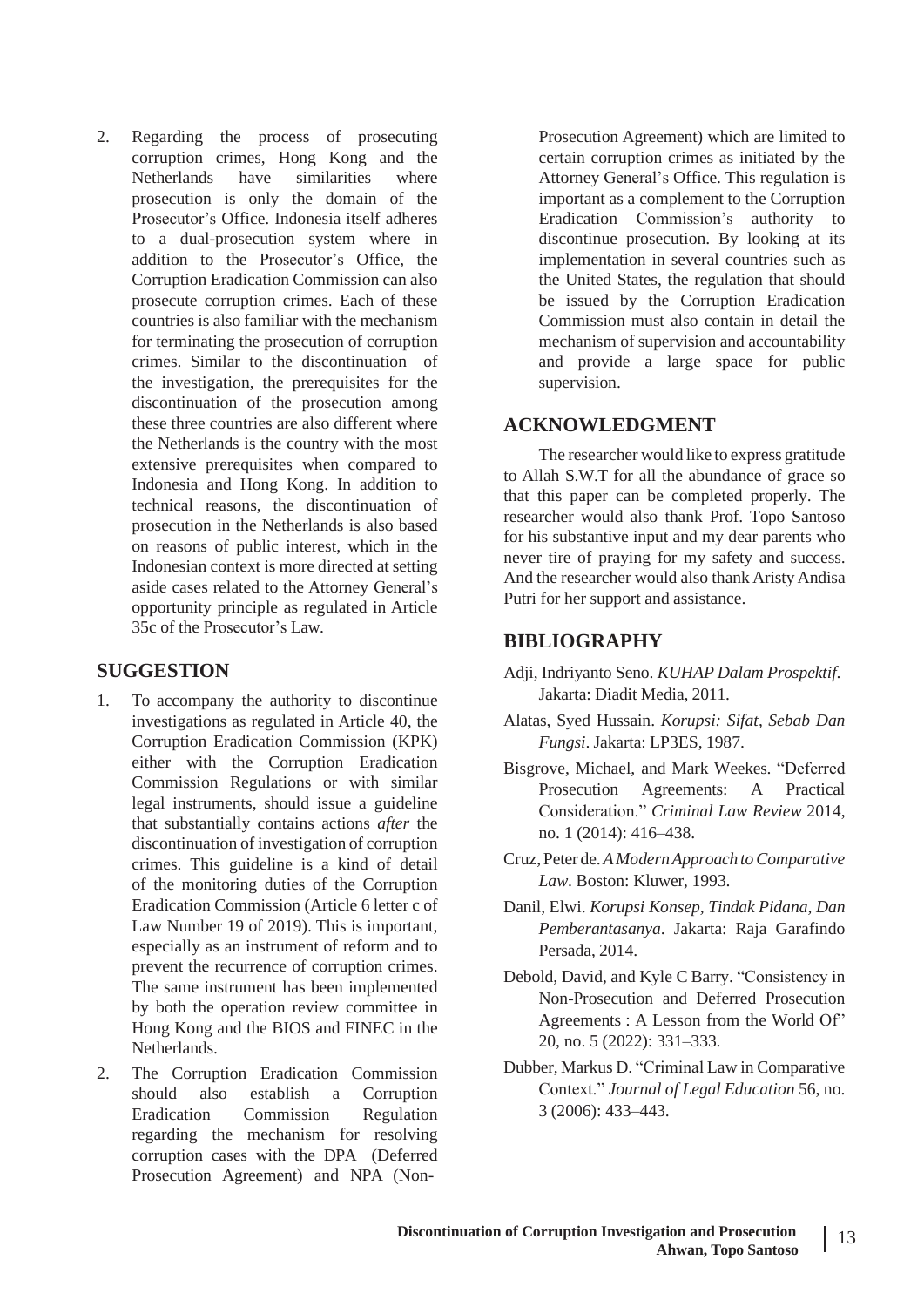- European Commission. "ANNEX NETHERLANDS to the EU Anti-Corruption Report," 2014. https://ejn-crimjust.europa. eu/ejn/libdocumentproperties/EN/1438.
- Fuady, Munir. *Metode Riset Hukum Pendekatan Teori Dan Konsep*. 1st ed. Depok: Rajawali Pers, 2018.
- Gong, Ting, and Shiru Wang. "Indicators and Implications of Zero Tolerance of Corruption: The Case of Hong Kong." *Social Indicators Research* 112, no. 3 (2013): 569–586.
- Hamzah, Andi. *Hukum Acara Pidana*. 2nd ed. Jakarta: Sinar Grafika, 2008.
	- ———. *Pemberantasan Korupsi Melalui Hukum Pidana Nasional Dan Internasional*. Revisi. Jakarta: Rajawali Pers, 2014.
- Hamzah, Andi, and RM Surachman. *Pre-Trial Justice Discretionary Justice Dalam KUHAP Berbagai Negara*. Jakarta: Sinar Grafika, 2015.
- Hartanti, Evi. *Tindak Pidana Korupsi*. Jakarta: Sinar Grafika, 2005.
- Hong Kong. "Elections ( Corrupt and Illegal Conduct ) Ordinance Cap. 554," 2000. [https://www.elegislation.go](http://www.elegislation.gov.hk/hk/) v.hk/hk/ cap554!en.assist.pdf?FILENAME=Assisted Monolingual PDF (English).pdf&DOC\_ TYPE=K&PUBLISHED=true.
	- "Independent Commission Against Corruption Ordinance Cap. 204," 1974. [https://www.elegislation.go](http://www.elegislation.gov.hk/hk/) v.hk/hk/ cap204!en.assist.pdf?FILENAME=Assisted Monolingual PDF (English).pdf&DOC\_ TYPE=K&PUBLISHED=true.
- ———. "Prevention of Bribery Ordinance Cap. 201." Hong Kong, 1971. https:// [www.elegislation.gov.hk/hk/cap201!en.](http://www.elegislation.gov.hk/hk/cap201!en)  $a$ s s i s t . p d f ? F I L E N A M E = A s s i s t e d Monolingual PDF (English).pdf&DOC\_ TYPE=K&PUBLISHED=true.
- Hsieh, Ming-Li. "A Case Study: Lessons from the Hong Kong Independent Commission Against Corruption." *International Journal of Criminology and Sociology* 6 (2017): 5–15.
- ICAC. *ICAC Annual Survey 2020*. Hong Kong, 2020. [https://www.](http://www.icac.org.hk/en/survey/)icac.o[rg.hk/en/survey/](http://www.icac.org.hk/en/survey/) finding/index.html.
- Independent Commission Against Corruption. "About ICAC." Accessed October 16, 2021. https:/[/www.icac.org.hk/en/about/history/](http://www.icac.org.hk/en/about/history/) index.html.
- ———. "Operations Department ICAC." Accessed October 16, 2021. [https://www.](http://www/) icac.org.hk/en/ops/work/op/index.html.
- Indrayana, Denny. *Jangan Bunuh KPK Kajian Hukum Tata Negara Penguatan Komisi Pemberantasan Korupsi*. Malang: Intrans Publishing, 2016.
- Korupsi, Komisi Pemberantasan. *Memahami Untuk Membasmi: Buku Saku Untuk Memahami Tindak Pidana Korupsi*. Jakarta: Komisi Pemberantasan Korupsi, 2006.
- Kumar, C. Raj. "Human Rights Approaches of Corruption Control Mechanisms--Enhancing the Hong Kong Experience of Corruption Prevention Strategies." *San Diego International Law Journal* (2004): 1–19.
- Loyens and Loeff. "Anti Corruption 2018." Last modified 2018. Accessed October 16, 2021. [https://www.loyensloeff.com/media/477951/](http://www.loyensloeff.com/media/477951/) publication-anti-corruption-2018.pdf.
- Luhut M.P. Pangaribuan. *Hukum Acara Pidana Surat Resmi Advokat Di Pengadilan*. Revisi. Jakarta: Papas Sinar Sinanti, 2017.
- Mahkamah Konstitusi. "Putusan Nomor 70/PUU-XVII/2019," 2021.
- Mas, Marwan. *Pemberantasan Tindak Pidana Korupsi*. Pertama. Bogor: Ghalia Indoensia, 2014.
- Metroonlinentt. "Kasus Korupsi Di Bawah Rp50 Juta Tak Diproses Hukum, Catat Baik-Baik, Ini Alasannya." Last modified 2022. https:// metroonlinentt.com/kasus-korupsi-dibawah-rp50-juta-tak-diproses-hukum-catatbaik-baik-ini-alasannya/.
- Mochtar, Zainal Arifin. *Lembaga Negara Independen Dinamika Perkembangan Dan Urgensi Penataanya Kembali Pasca Amandemen Konstitusi*. 1st ed. Depok: Raja Garafindo Persada, 2016.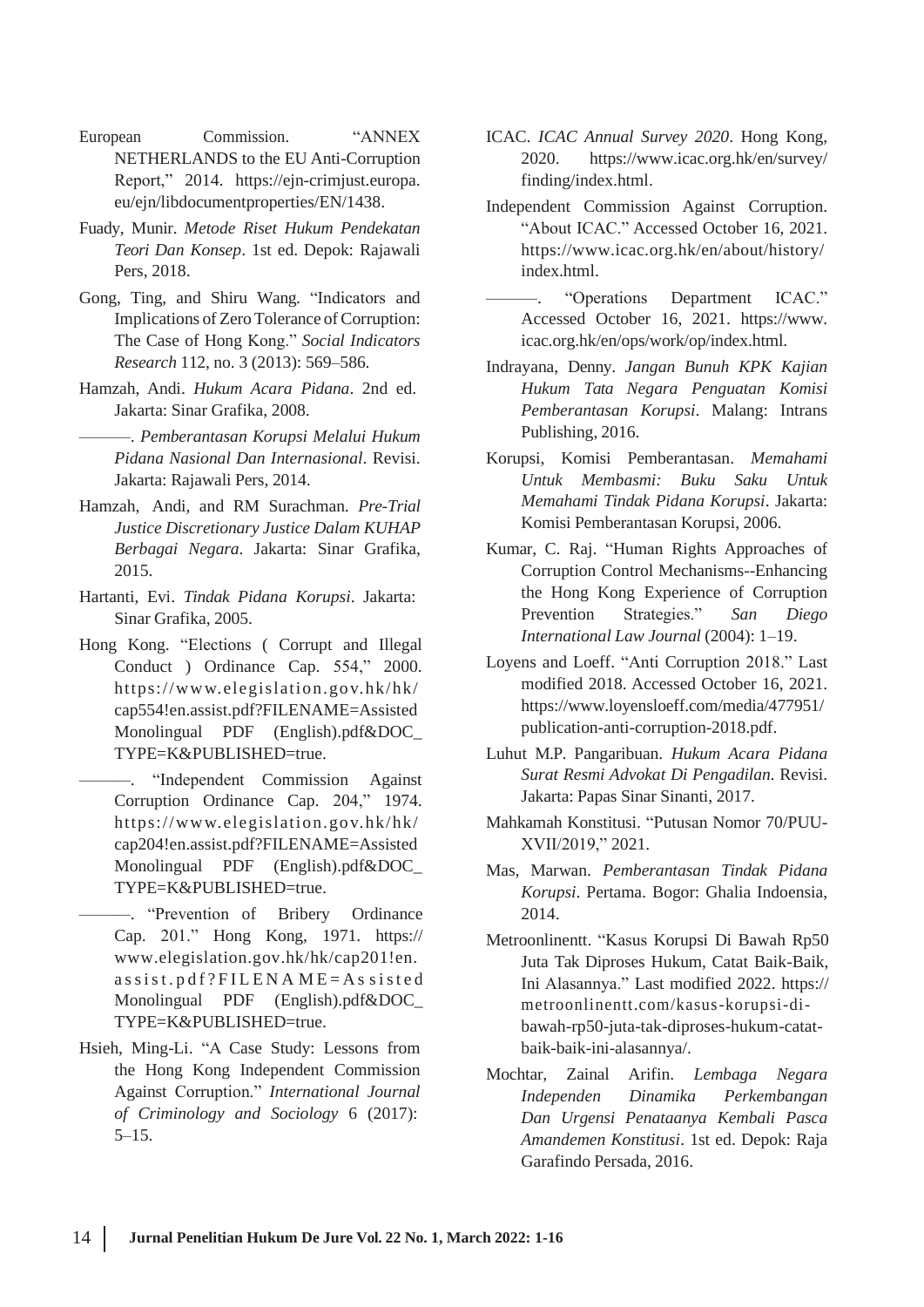- Nelson, Febby Mutiara. *Plea Bergaining Dan Deferred Prosecution Agreement Dalam Tindak Pidana Korupsi*. Jakarta: Sinar Grafika, 2020.
- Netherland. "Dutch Code of Criminal Procedure," 2012. [https://www.legislationline.org](http://www.legislationline.org/)/ download/id/6416/file/Netherlands\_CPC\_ am2012\_en.pdf.
- OECD. *Implementing the OECD Anti-Bribery Convention Phase 4 Report: Netherlands*, 2021.
- Quah, Jon S.T. "Combating Corruption in Asian Countries: Learning from Success & Failure." *Daedalus* 147, no. 3 (2018): 202–215.
- Republik Indonesia. "Undang-Undang Nomor. 19 Tahun 2019 Tentang Perubahan Kedua Atas Undang-Undang Nomor. 30 Tahun 2002 Tentang Pemberantasan Tindak Pidana Korupsi," 2019.
- ———. "Undang-Undang Nomor 30 Tahun 2002 Tentang Komisi Pemberantasan Tindak Pidana Korupsi," 2002.
- ———. "Undang-Undang Republik Indonesia Nomor 8 Tahun 1981 Tentang Hukum Acara Pidana," 1981.
- Schlesinger, Rudolf B. *Comparative Law Cases-Text-Materials*. Second. London: Stevens and Sons , 1960.
- Scott, Ian. "Engaging the Public: Hong Kong's Independent Commission against Corruption's Community Relations Strategy." *Research in Public Policy Analysis and Management* 23, no. November 2013 (2013): 79–108.
- Surachman, RM, and Jan S. Maringka. *Peran Jaksa Dalam Sistem Peradilan Pidana Di Kawasan Asia Pasifik*.Jakarta: Sinar Grafika, 2015.
- Syamsuddin, Aziz. *Tindak Pidana Khusus*. 1st ed. Jakarta: Sinar Grafika, 2011.
- Tak, Peter J P. *The Dutch Criminal Justice System*. *Organization and Operation*. Netherland, 1999.
- Toorman, Alexandra, and Maris den Engelsman, eds. *Policing in the Netherlands*. Den Haag: Police and Safety Regions Department

Ministry of Interior and Kingdom Relations, 2009.

- Utama, Paku. *Deregenerasi Korupsi*. Depok: Lembaga Pengkajian Hukum Internasional Fakultas Hukum Universitas Indonesia, 2010.
- Ten Voorde, Jeroen Martijn. "The Dutch Penal Code Under Review." *Indonesia Law Review* 7, no. 3 (2017): 295.